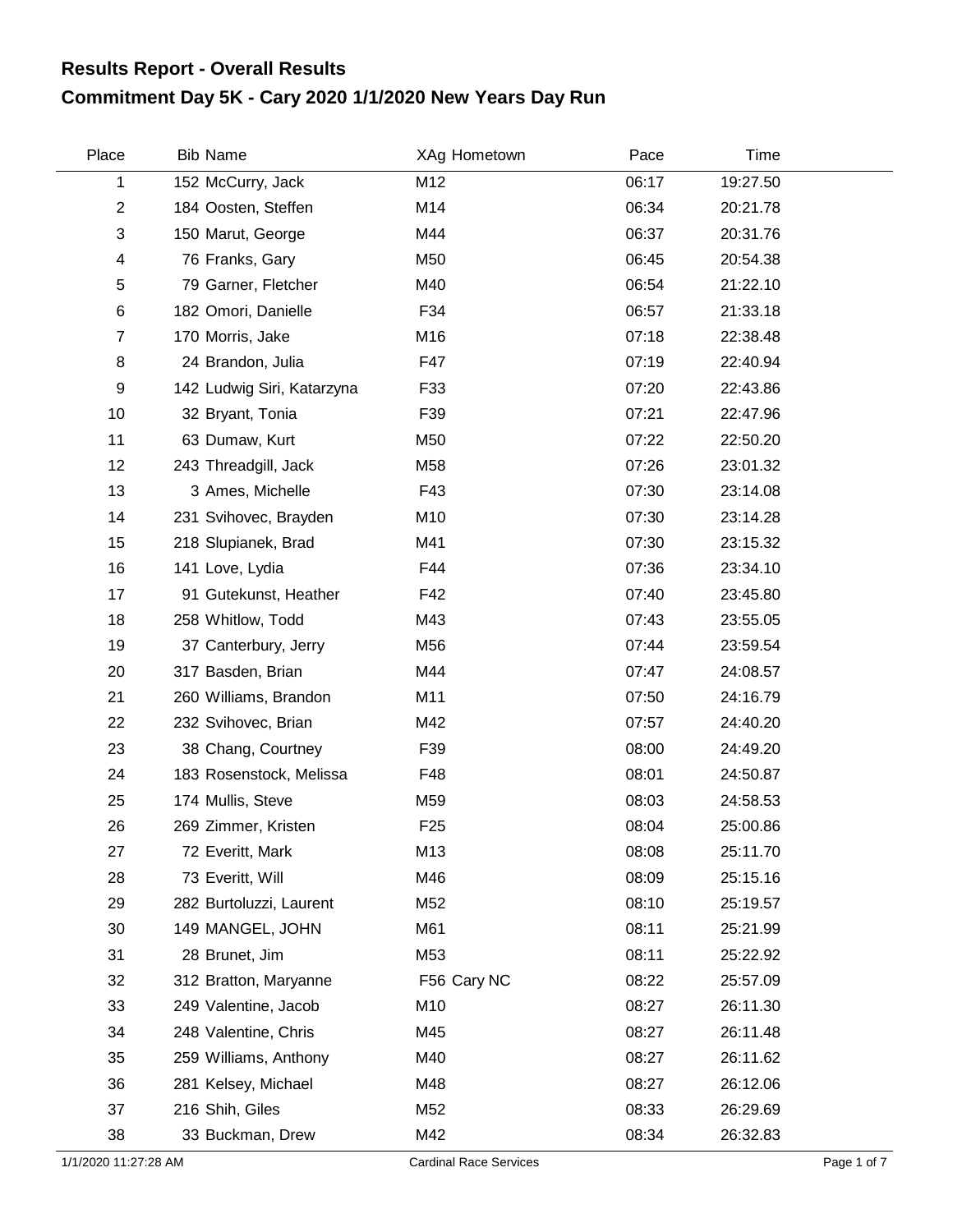| Place | <b>Bib Name</b>       | XAg Hometown         | Pace  | Time     |  |
|-------|-----------------------|----------------------|-------|----------|--|
| 39    | 165 Mohammed, Kaleel  | M40                  | 08:36 | 26:38.34 |  |
| 40    | 268 Yoder, Cheri      | F <sub>54</sub>      | 08:43 | 27:01.99 |  |
| 41    | 302 Rouse, Frank      | M53                  | 08:44 | 27:04.17 |  |
| 42    | 244 Turner, Alexandra | F37                  | 08:44 | 27:05.86 |  |
| 43    | 62 Dresler, Harald    | M51                  | 08:46 | 27:11.29 |  |
| 44    | 107 Huffman, Ryan     | M15                  | 08:47 | 27:12.34 |  |
| 45    | 257 Whalen, Scott     | M51                  | 08:47 | 27:14.60 |  |
| 46    | 131 King, Franklin    | M48                  | 08:48 | 27:17.00 |  |
| 47    | 300 masier, darren    | M52 Cary NC          | 08:50 | 27:24.21 |  |
| 48    | 301 masier, terri     | F54 Cary NC          | 08:51 | 27:25.74 |  |
| 49    | 83 Gibbs, Kendra      | F37                  | 08:52 | 27:29.35 |  |
| 50    | 277 Haste, Brent      | M46                  | 08:53 | 27:32.57 |  |
| 51    | 209 Savage, Paul      | M42                  | 08:57 | 27:43.39 |  |
| 52    | 69 Etheridge, Eric    | M45                  | 09:00 | 27:53.79 |  |
| 53    | 129 King, Asha        | F45                  | 09:05 | 28:08.87 |  |
| 54    | 40 Chojnacki, Brandon | M39                  | 09:05 | 28:10.12 |  |
| 55    | 205 Rhodes, Sofia     | F <sub>17</sub>      | 09:06 | 28:11.17 |  |
| 56    | 67 Eaton, Kristy      | F <sub>50</sub>      | 09:06 | 28:13.03 |  |
| 57    | 43 Coetzer, Eli       | M12                  | 09:07 | 28:16.87 |  |
| 58    | 180 Nardi, Craig      | M46                  | 09:07 | 28:17.08 |  |
| 59    | 123 Jones, Daryl      | M55                  | 09:08 | 28:18.46 |  |
| 60    | 27 Brunet, Greta      | F <sub>52</sub>      | 09:10 | 28:26.01 |  |
| 61    | 41 Chojnacki, Esther  | F41                  | 09:12 | 28:30.31 |  |
| 62    | 39 Chang, Paul        | M46                  | 09:13 | 28:33.62 |  |
| 63    | 311 Ramos, Tony       | M44 Holly Springs NC | 09:15 | 28:41.47 |  |
| 64    | 208 Sata, Suchita     | F32                  | 09:15 | 28:41.58 |  |
| 65    | 323 Errato, Nick      | M40 Raleigh NC       | 09:17 | 28:45.71 |  |
| 66    | 324 Errato, Dominic   | M <sub>6</sub>       | 09:17 | 28:45.86 |  |
| 67    | 181 Novak, Paul       | M51                  | 09:18 | 28:49.15 |  |
| 68    | 61 DOMB, SHAY         | M41                  | 09:18 | 28:49.92 |  |
| 69    | 14 Ballard, Brittany  | F33                  | 09:18 | 28:50.35 |  |
| 70    | 31 Bryan, Tyler       | M32                  | 09:19 | 28:51.96 |  |
| 71    | 256 Whalen, Deborah   | F <sub>51</sub>      | 09:19 | 28:53.40 |  |
| 72    | 298 Sheridan, Terry   | M11 CARY NC          | 09:20 | 28:54.50 |  |
| 73    | 77 Frederick, Rebecca | F37                  | 09:20 | 28:55.09 |  |
| 74    | 178 Murray, Jamie     | M47                  | 09:20 | 28:56.81 |  |
| 75    | 217 Signore, Robert   | M51                  | 09:23 | 29:05.84 |  |
| 76    | 21 Bisenius, Jim      | M21                  | 09:26 | 29:15.56 |  |
| 77    | 279 Ho, Tricia        | F30                  | 09:28 | 29:21.53 |  |
| 78    | 125 Kardon, Eric      | M23                  | 09:34 | 29:40.34 |  |
| 79    | 297 Sheridan, Tim     | M63 CARY NC          | 09:35 | 29:41.36 |  |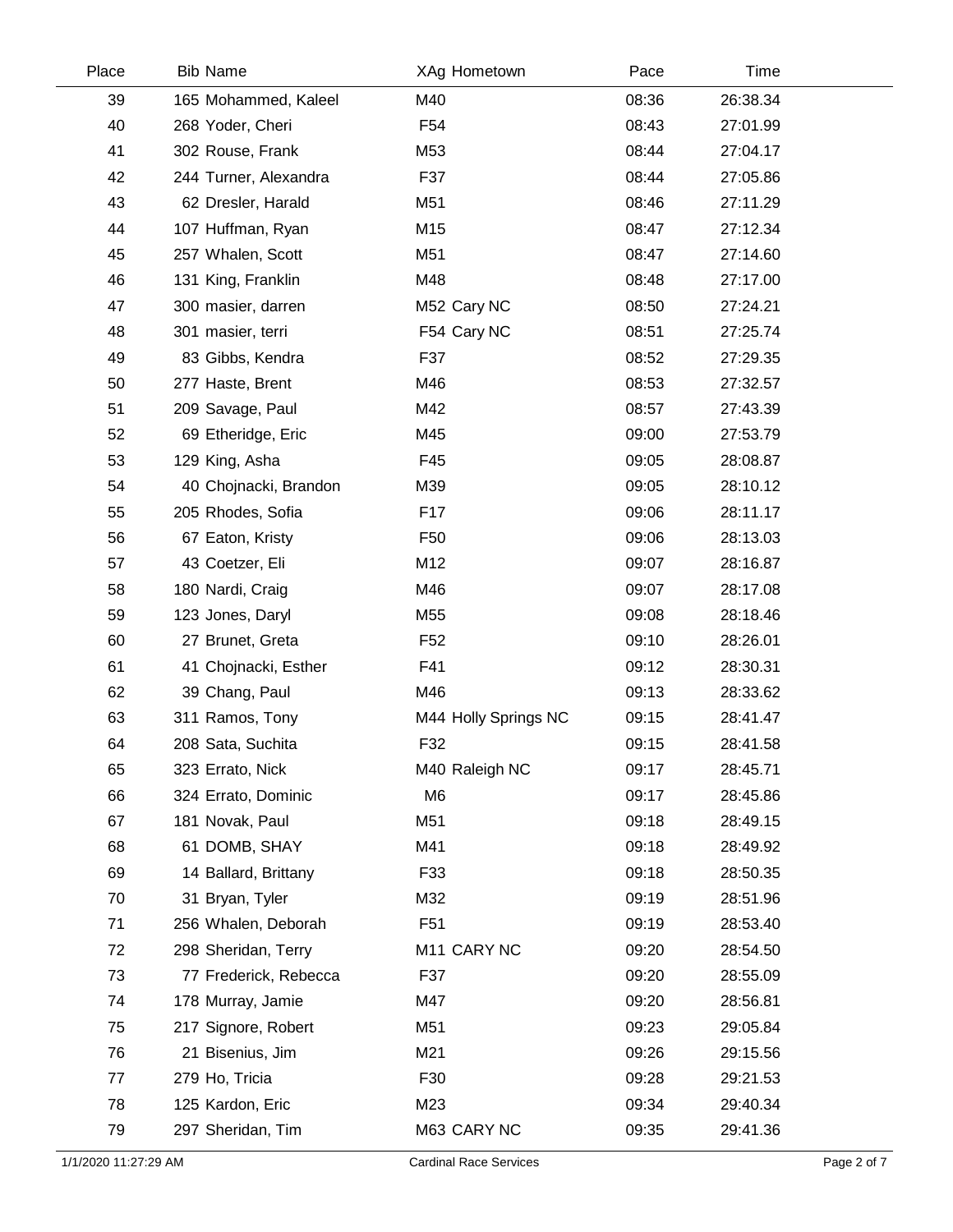| Place | <b>Bib Name</b>        | XAg Hometown        | Pace  | Time     |  |
|-------|------------------------|---------------------|-------|----------|--|
| 80    | 98 Hervey, Carrie      | F46                 | 09:35 | 29:42.51 |  |
| 81    | 305 Herold, Beth       | F52 Hillsborough NC | 09:36 | 29:44.75 |  |
| 82    | 254 Verburgt, Robert   | M71                 | 09:36 | 29:46.55 |  |
| 83    | 71 Everitt, Holly      | F46                 | 09:37 | 29:47.98 |  |
| 84    | 80 Garrity, Lisa       | F60                 | 09:38 | 29:51.42 |  |
| 85    | 315 Cotton, Arthur     | M57                 | 09:40 | 29:57.76 |  |
| 86    | 274 Smith, Julie       | F52 Apex NC         | 09:42 | 30:04.24 |  |
| 87    | 310 Panajkar, Charu    | M51                 | 09:43 | 30:08.79 |  |
| 88    | 245 Turner, Allyssa    | F <sub>12</sub>     | 09:44 | 30:10.67 |  |
| 89    | 219 Slupianek, Larry   | M72                 | 09:48 | 30:23.37 |  |
| 90    | 211 Schoolman, Brian   | M48                 | 09:58 | 30:54.08 |  |
| 91    | 291 Wayne, Dana        | F42 Cary NC         | 10:02 | 31:05.17 |  |
| 92    | 271 Rexford, Frank     | M61 Chapel Hill NC  | 10:02 | 31:06.78 |  |
| 93    | 191 Pierson, Lucy      | F <sub>23</sub>     | 10:04 | 31:12.53 |  |
| 94    | 12 Ballard, Adam       | M35                 | 10:07 | 31:23.01 |  |
| 95    | 47 Correa, Vanessa     | F <sub>52</sub>     | 10:09 | 31:28.57 |  |
| 96    | 278 Haste, Jack        | M12                 | 10:10 | 31:31.35 |  |
| 97    | 203 Reed, DeiAaishia   | F <sub>12</sub>     | 10:10 | 31:31.48 |  |
| 98    | 314 Cotton, Cheryl     | F <sub>55</sub>     | 10:12 | 31:36.14 |  |
| 99    | 262 Williams, Karen    | F37                 | 10:15 | 31:45.83 |  |
| 100   | 19 Bethke, Jennifer    | F40                 | 10:16 | 31:48.79 |  |
| 101   | 42 Chon, Eunjak Diane  | F <sub>57</sub>     | 10:16 | 31:49.75 |  |
| 102   | 313 Blaine, James      | M42 Raleigh NC      | 10:18 | 31:56.82 |  |
| 103   | 36 Candies, Angela     | F <sub>58</sub>     | 10:21 | 32:04.66 |  |
| 104   | 103 Hokenberg, Katelyn | F43                 | 10:23 | 32:11.63 |  |
| 105   | 11 Baldyga, Cristina   | F44                 | 10:23 | 32:12.68 |  |
| 106   | 185 Orndorff, Michelle | F45                 | 10:24 | 32:13.59 |  |
| 107   | 188 Parker, April      | F <sub>57</sub>     | 10:30 | 32:32.12 |  |
| 108   | 225 Stahl, Krista      | F <sub>26</sub>     | 10:30 | 32:34.40 |  |
| 109   | 196 Purks, David       | M56                 | 10:31 | 32:36.15 |  |
| 110   | 197 Purks, Deb         | F <sub>55</sub>     | 10:31 | 32:37.04 |  |
| 111   | 114 Inks, Greg         | M43                 | 10:31 | 32:37.15 |  |
| 112   | 51 Davis, Brian        | M36                 | 10:32 | 32:37.81 |  |
| 113   | 52 Davis, Cassie       | F <sub>29</sub>     | 10:32 | 32:37.86 |  |
| 114   | 316 Zimmer, John       | M25                 | 10:34 | 32:46.92 |  |
| 115   | 145 Malnar, Ronda      | F <sub>50</sub>     | 10:39 | 32:59.45 |  |
| 116   | 26 Brown, Travious     | F39                 | 10:51 | 33:37.73 |  |
| 117   | 97 Head, TYLER         | M8                  | 10:51 | 33:39.00 |  |
| 118   | 116 Ireland, Jeff      | M58                 | 10:53 | 33:45.77 |  |
| 119   | 96 Head, Stacey        | F40                 | 10:55 | 33:49.53 |  |
| 120   | 171 Moss, Vincent      | M57                 | 10:56 | 33:53.17 |  |
|       |                        |                     |       |          |  |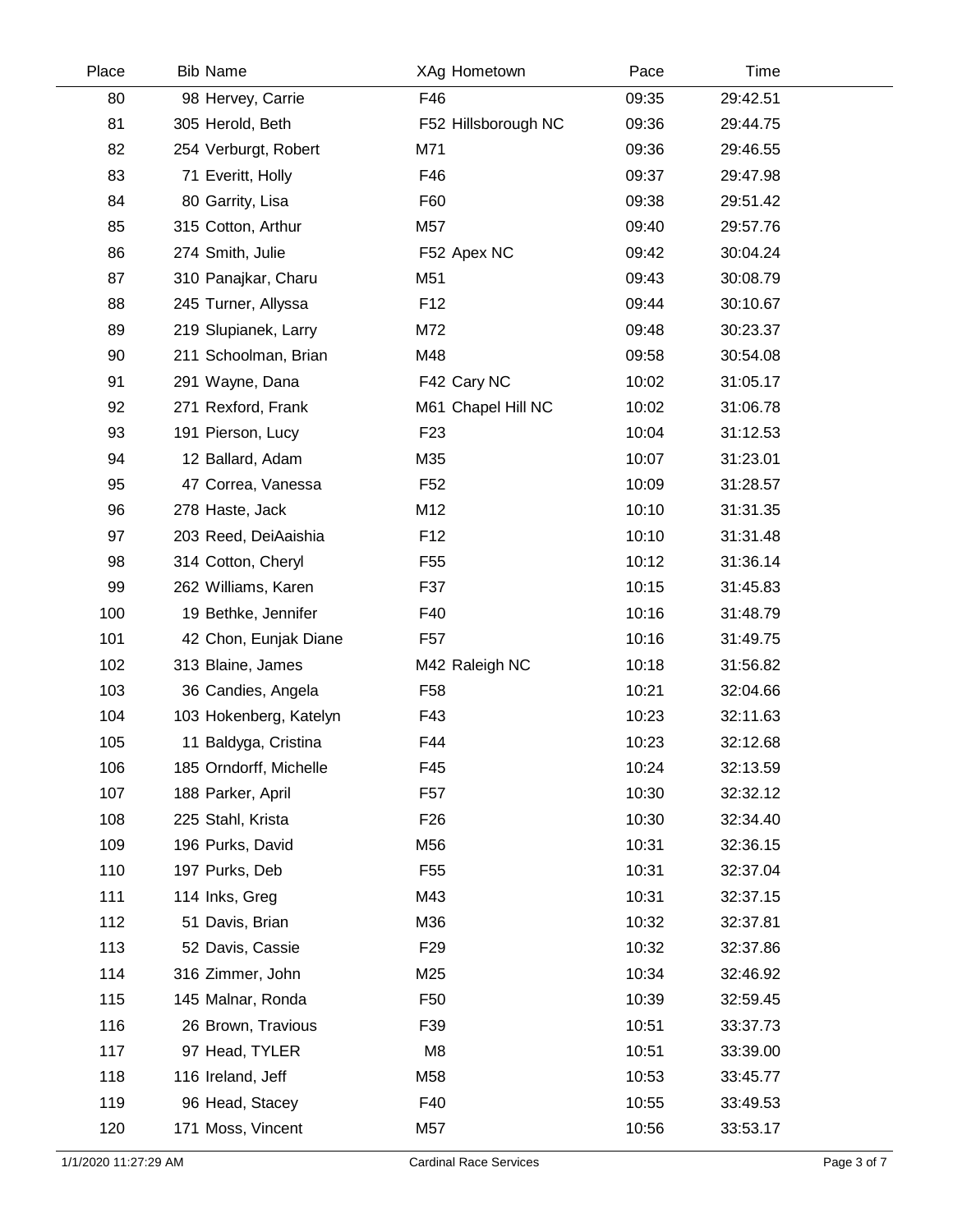| Place | <b>Bib Name</b>         | XAg Hometown    | Pace  | Time     |  |
|-------|-------------------------|-----------------|-------|----------|--|
| 121   | 192 Pimpong, Harriett   | F39             | 10:57 | 33:57.40 |  |
| 122   | 280 Fender, Suetlana    | F <sub>52</sub> | 10:59 | 34:02.54 |  |
| 123   | 128 King, Alexis        | F <sub>23</sub> | 11:01 | 34:09.06 |  |
| 124   | 84 Gilmore, Carly       | F36             | 11:01 | 34:10.57 |  |
| 125   | 99 Hinckley, Cathryn    | F37             | 11:02 | 34:11.45 |  |
| 126   | 222 Soden, Whitney      | F <sub>25</sub> | 11:04 | 34:18.77 |  |
| 127   | 126 Keeney, Jordan      | F <sub>23</sub> | 11:04 | 34:19.41 |  |
| 128   | 250 Vanderham, Jose     | F <sub>58</sub> | 11:10 | 34:37.63 |  |
| 129   | 285 Cardy, John         | M48             | 11:12 | 34:43.42 |  |
| 130   | 299 Hepburn, Margaret   | F48             | 11:12 | 34:43.99 |  |
| 131   | 329 Johnson, Emily      | F31             | 11:14 | 34:49.79 |  |
| 132   | 118 Johnson, Brad       | M33             | 11:15 | 34:51.57 |  |
| 133   | 7 Anderson, Robin       | F61             | 11:16 | 34:54.96 |  |
| 134   | 74 Ferguson, Yesenia    | F45             | 11:17 | 34:59.74 |  |
| 135   | 288 Dozier, Emma        | F <sub>13</sub> | 11:19 | 35:05.60 |  |
| 136   | 193 Pitts, Alex         | M11             | 11:20 | 35:08.66 |  |
| 137   | 252 Vegesana, Vasista   | M13             | 11:21 | 35:11.92 |  |
| 138   | 328 Sedbuert, Dennis    | M68             | 11:22 | 35:12.80 |  |
| 139   | 194 Pitts, Gavin        | M10             | 11:23 | 35:18.68 |  |
| 140   | 95 Head, Dave           | M50             | 11:24 | 35:19.66 |  |
| 141   | 195 Pitts, Nikki        | F45             | 11:24 | 35:20.14 |  |
| 142   | 221 Smith, Terries      | M55             | 11:25 | 35:22.14 |  |
| 143   | 289 Dozier, Amy         | F42             | 11:25 | 35:24.41 |  |
| 144   | 75 Filion, Pascal       | M44             | 11:25 | 35:24.96 |  |
| 145   | 215 Shih, Gavin         | M13             | 11:27 | 35:29.25 |  |
| 146   | 290 Murray, Sam         | M14             | 11:30 | 35:37.74 |  |
| 147   | 5 Anderson, Fiona       | F12             | 11:32 | 35:46.65 |  |
| 148   | 246 Turner, Braylan     | M <sub>8</sub>  | 11:37 | 36:01.83 |  |
| 149   | 130 King, Carol         | F <sub>55</sub> | 11:40 | 36:10.39 |  |
| 150   | 134 Koenig, Diana       | F47             | 11:42 | 36:17.36 |  |
| 151   | 179 Myer, James         | M64             | 11:45 | 36:25.29 |  |
| 152   | 82 Gazdeck, Robert Kyle | M32             | 11:50 | 36:41.34 |  |
| 153   | 81 Gazdeck, Leslie      | F32             | 11:51 | 36:43.23 |  |
| 154   | 105 Holt, Yolanda       | F <sub>52</sub> | 11:55 | 36:57.54 |  |
| 155   | 159 McNeil, Joseph      | M32             | 11:55 | 36:57.76 |  |
| 156   | 70 Evans, Anna          | F38             | 11:59 | 37:09.92 |  |
| 157   | 90 Gribensk, Bryan      | M29             | 11:59 | 37:10.33 |  |
| 158   | 104 Holt, Fred          | M57             | 12:01 | 37:16.44 |  |
| 159   | 138 Liedkie, Alison     | F30             | 12:01 | 37:16.57 |  |
| 160   | 204 Reed, TaÆShaun      | M16             | 12:09 | 37:39.92 |  |
| 161   | 202 Rathman, Kristen    | F33             | 12:13 | 37:51.11 |  |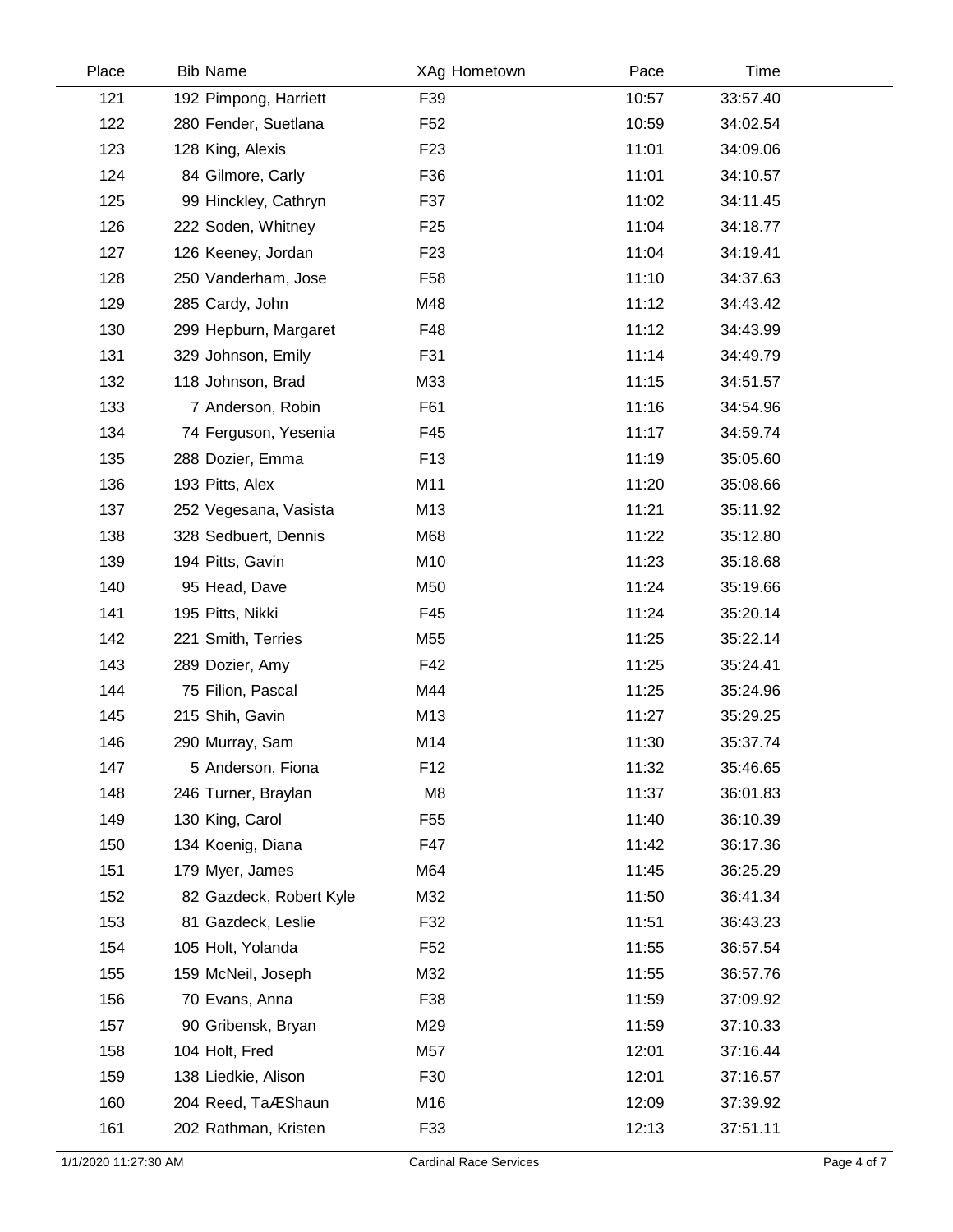| Place | <b>Bib Name</b>             | XAg Hometown    | Pace  | Time     |
|-------|-----------------------------|-----------------|-------|----------|
| 162   | 325 MacDonald, Valerie      | F12 Raleigh NC  | 12:13 | 37:53.72 |
| 163   | 49 Cupit, Melissa           | F <sub>54</sub> | 12:19 | 38:12.42 |
| 164   | 136 Land, Jeanne            | F48             | 12:20 | 38:14.82 |
| 165   | 207 Ruppen, Mary Carol      | F63             | 12:28 | 38:40.05 |
| 166   | 4 Anderson, Declan          | M12             | 12:29 | 38:42.96 |
| 167   | 68 Ellis, Janiyah           | F14             | 12:30 | 38:43.54 |
| 168   | 6 Anderson, Kerrianne       | F46             | 12:30 | 38:46.55 |
| 169   | 17 Bashaw, Laura            | F <sub>59</sub> | 12:32 | 38:49.70 |
| 170   | 239 Thorne, Addison         | F <sub>8</sub>  | 12:33 | 38:53.42 |
| 171   | 240 Thorne, Isabelle        | F <sub>6</sub>  | 12:33 | 38:53.55 |
| 172   | 241 Thorne, Michael         | M44             | 12:33 | 38:55.24 |
| 173   | 294 Draper, Khalid          | M45 Raleigh NC  | 12:35 | 38:59.54 |
| 174   | 50 Cupit, Ron               | M62             | 12:38 | 39:08.36 |
| 175   | 44 Coetzer, Quinn           | F <sub>9</sub>  | 12:39 | 39:11.71 |
| 176   | 283 Osequeda, Daniella      | F31             | 12:43 | 39:24.77 |
| 177   | 175 Murphy, John            | M68             | 12:49 | 39:44.42 |
| 178   | 65 Easterling, Karen        | F <sub>50</sub> | 12:58 | 40:12.21 |
| 179   | 66 Easterling, Michael      | M51             | 12:58 | 40:12.43 |
| 180   | 64 Easterling, Jason        | M19             | 12:58 | 40:12.93 |
| 181   | 59 DeRose, Eugene           | M63             | 13:01 | 40:22.39 |
| 182   | 322 Robinson, Marc          | M46             | 13:02 | 40:25.33 |
| 183   | 272 Smith, Greg             | M22             | 13:06 | 40:36.31 |
| 184   | 111 Hunter, Jamila          | F39             | 13:10 | 40:47.56 |
| 185   | 293 Laurenceau, Jennifer    | F45 Raleigh NC  | 13:10 | 40:49.56 |
| 186   | 112 Hunter, Thomas          | M45             | 13:10 | 40:49.76 |
| 187   | 166 Mohammed, Majeedur      | M12             | 13:11 | 40:51.26 |
| 188   | 261 Williams, Guy           | M45             | 13:11 | 40:52.36 |
| 189   | 135 Kovvuri, Dhaneesh       | M11             | 13:11 | 40:52.43 |
| 190   | 214 Senatus, Larissa        | F <sub>29</sub> | 13:11 | 40:52.67 |
| 191   | 151 McCurry, Doug           | M48             | 13:12 | 40:56.27 |
| 192   | 251 Vegesana, Shravya       | F <sub>12</sub> | 13:26 | 41:37.44 |
| 193   | 127 Kepler, Tracey          | F47             | 13:37 | 42:11.50 |
| 194   | 330 Buckles, Sherry         | F53 Apex NC     | 13:40 | 42:23.53 |
| 195   | 253 Vegesana, Venu          | M43             | 13:54 | 43:04.71 |
| 196   | 177 Murray, Chad            | M44             | 13:55 | 43:09.53 |
| 197   | 306 Dearman, Connor         | M16             | 13:59 | 43:20.23 |
| 198   | 307 Dearman, Dave           | M56             | 13:59 | 43:21.09 |
| 199   | 78 Furnace, ReShockie       | F44             | 14:00 | 43:25.24 |
| 200   | 30 Brustmeyer-Brown, Kechia | F47             | 14:01 | 43:25.60 |
| 201   | 53 Davis, Ewana             | F <sub>56</sub> | 14:01 | 43:26.09 |
| 202   | 153 McCurry, Matthew        | M11             | 14:01 | 43:27.05 |
|       |                             |                 |       |          |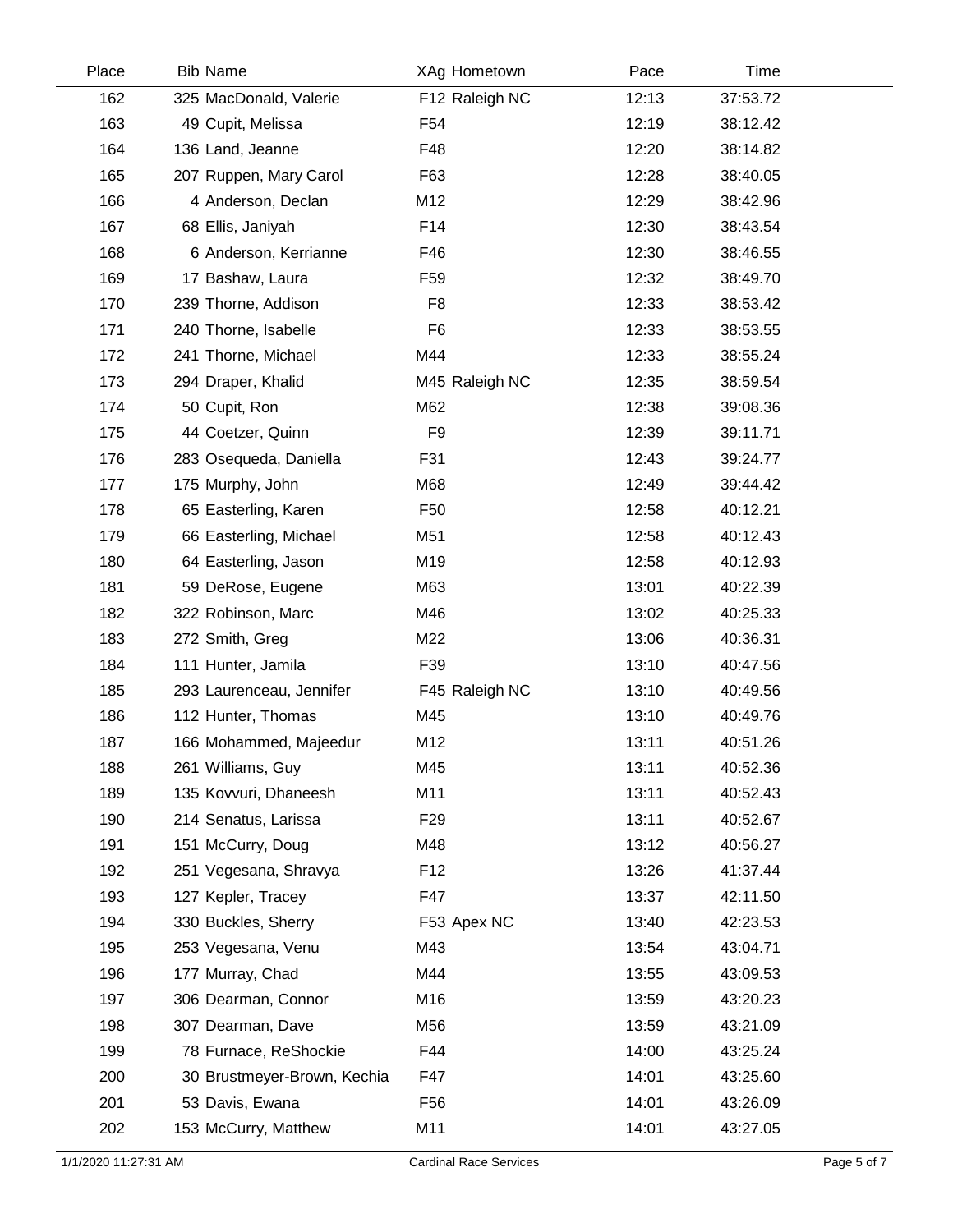| Place | <b>Bib Name</b>         | XAg Hometown     | Pace  | Time     |  |
|-------|-------------------------|------------------|-------|----------|--|
| 203   | 267 Witt, Daria         | F49              | 14:01 | 43:27.23 |  |
| 204   | 34 Burnham, Lisa        | F44              | 14:07 | 43:45.75 |  |
| 205   | 304 Hogue, Terry        | M52 Creedmoor NC | 14:09 | 43:50.77 |  |
| 206   | 35 Burnham, Madison     | F <sub>10</sub>  | 14:09 | 43:53.32 |  |
| 207   | 210 Saylor, Teri        | F <sub>55</sub>  | 14:11 | 43:57.82 |  |
| 208   | 16 Barnes, Ciera        | F <sub>29</sub>  | 14:13 | 44:03.26 |  |
| 209   | 206 Ross, John          | M48              | 14:13 | 44:03.68 |  |
| 210   | 8 Anugu, Ajay           | M36              | 14:29 | 44:52.38 |  |
| 211   | 9 Anugu, Thanvi         | F <sub>8</sub>   | 14:29 | 44:53.95 |  |
| 212   | 284 Kaufman, Eric       | M32              | 14:30 | 44:58.09 |  |
| 213   | 199 Quinn, Diane        | F48              | 14:36 | 45:16.86 |  |
| 214   | 227 Starling, Illa      | F <sub>10</sub>  | 14:37 | 45:18.68 |  |
| 215   | 228 Starling, Lilly     | F <sub>13</sub>  | 14:37 | 45:19.50 |  |
| 216   | 226 Starling, Amanda    | F37              | 14:38 | 45:20.83 |  |
| 217   | 122 Johnson, Zoey       | F7               | 14:50 | 46:00.10 |  |
| 218   | 242 Thorne, Sharon      | F41              | 14:52 | 46:06.61 |  |
| 219   | 132 King, Jeffrey       | M55              | 14:53 | 46:08.41 |  |
| 220   | 124 Kallas, Anna Louise | F <sub>55</sub>  | 14:54 | 46:11.82 |  |
| 221   | 223 SooHoo, Jeffrey     | M48              | 15:06 | 46:49.15 |  |
| 222   | 2 Allen, Jennifer       | F48              | 15:07 | 46:50.75 |  |
| 223   | 224 SooHoo, Nicholas    | M7               | 15:07 | 46:51.89 |  |
| 224   | 144 Maleski, Carrie     | F45              | 15:21 | 47:36.14 |  |
| 225   | 212 Schreier, Mary      | F38              | 15:22 | 47:36.67 |  |
| 226   | 201 Quinn, Robert       | M54              | 15:28 | 47:56.62 |  |
| 227   | 109 Hume, Hannah        | F <sub>21</sub>  | 15:29 | 47:59.86 |  |
| 228   | 108 Hume, Dave          | M62              | 15:30 | 48:01.94 |  |
| 229   | 255 Walker, Christy     | F44              | 15:37 | 48:24.17 |  |
| 230   | 238 Thornburg, Kristin  | F33              | 15:47 | 48:54.20 |  |
| 231   | 139 Lillie, Kacie       | F <sub>29</sub>  | 15:47 | 48:54.52 |  |
| 232   | 237 Thompson, Mary      | F61              | 15:58 | 49:29.61 |  |
| 233   | 20 Bethke, Kathy        | F68              | 15:58 | 49:29.87 |  |
| 234   | 321 Robinson, Ayana     | F46 Raleigh NC   | 16:08 | 50:00.60 |  |
| 235   | 235 Syed, Nigar         | F45              | 16:12 | 50:11.92 |  |
| 236   | 276 Nagaraj, Sumana     | F43              | 16:15 | 50:22.81 |  |
| 237   | 119 Johnson, Christine  | F45              | 16:16 | 50:26.61 |  |
| 238   | 200 Quinn, Elizabeth    | F <sub>23</sub>  | 16:17 | 50:27.59 |  |
| 239   | 23 Borgesi, Susan       | F <sub>51</sub>  | 16:18 | 50:31.68 |  |
| 240   | 93 Harward, Josh        | M34              | 16:33 | 51:19.27 |  |
| 241   | 94 Harward, Kasey       | F32              | 16:33 | 51:19.72 |  |
| 242   | 140 Logan, Rhonda       | F49              | 16:37 | 51:29.17 |  |
| 243   | 120 Johnson, Marcia     | F <sub>58</sub>  | 16:37 | 51:30.87 |  |
|       |                         |                  |       |          |  |